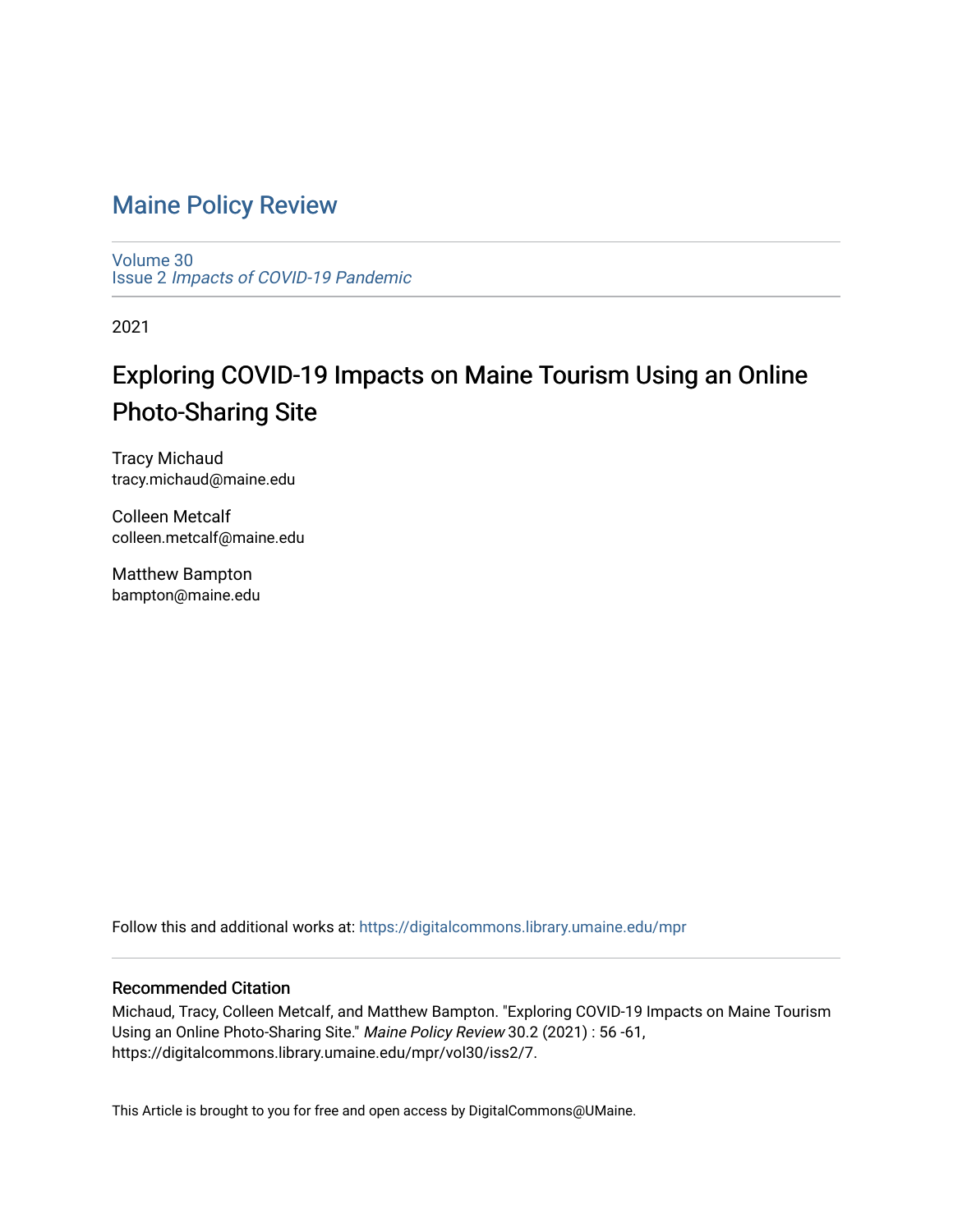# <span id="page-1-0"></span>Exploring COVID-19 Impacts on Maine Tourism Using an Online Photo-Sharing Site

by Tracy Michaud, Colleen Metcalf, and Matthew Bampton

#### Abstract

This article explores the impact of the COVID-19 pandemic on travel patterns and visitor spending within Maine using data from the social media site Flickr. We compared the geographic information attached to Flickr photo posts in Maine before and after March 2020 when pandemic travel restrictions began to be implemented. Maps show that Maine visitors shifted to more northern, rural, and inland areas. The direct economic impact of these patterns are indicated through the correlation of Flickr photo posts to sales tax data. Lastly, we examined divergent movement patterns and social media use of visitors coming from places with and without travel restrictions. Flickr photo analysis can be a safe, cost-effective, accessible way to help assess policy and develop tourism management strategies, especially useful during a time of rapid change and public health crisis such as the COVID-19 pandemic.

# INTRODUCTION

Maine has been a tourism destination for over 200 years, with long-entrenched visitor behavior and spending patterns, primarily circumscribed to the southern coast. Tourism dominates the Maine economy with over \$6.5 billion in restaurants and lodging sales alone, from mostly leisure travelers, reported in 2019 (Maine Office of Tourism [2020\)](#page-5-0). In 2020, the state of Maine provided grants specifically to the tourism industry to help it weather the COVID-19 pandemic, indicating the importance of tourism revenue to Maine (Gabe and Crawley [2020](#page-5-1); Maine Office of Tourism [2021](#page-5-2)). Any changes in travel and spending patterns in places that are reliant on tourism need to be understood quickly, and Flickr, a social media photo-sharing site, can help with this process.

Due to the COVID-19 pandemic, 2020 saw a global shift in travelers to more drivable, rural, outdoor destina-tions with fresh air and access to nature.<sup>[1](#page-5-3)</sup> Maine provides such destinations in abundance, and while travel decreased everywhere in 2020, it is likely the reason Maine tourism did not falter as much as other destinations (a 27 percent

decrease as opposed to 70 percent to 90 percent in some other destinations [Maine Office of Tourism [2021](#page-5-2)]). The pandemic did, however, bring new patterns of visitor movement and spending that could have implications for the tourism industry and Maine communities. Flickr data allowed us to explore these changes.

In this paper, we discuss how we used data from the social media site Flickr to explore the impact of COVID-19 on travel patterns and visitor spending within Maine (Michaud et al. [2021a,](#page-6-0) [2021b](#page-6-1)). Past research has shown that social media activity—namely, posting Flickr photos with location information attached—

provides accurate patterns of tourist movement, and therefore Flickr users can act as a proxy for visitors (Girardin et al. [2008;](#page-5-4) Kádár 2014; Riungu et al. [2019](#page-6-2)). Flickr is the most popular photo-sharing site for professional photographers with tens of billions of photos and millions of user groups. The data obtained from Flickr is in real time (it tracks where visitors actually are vs where they say they are going), detailed (provides the specific latitude and longitude of individuals within a destination), abundant (there were over 150,000 posts for Maine from March through August for 2013 through 2020), and available to download for free (many other online or cell phone datasets are expensive to access). These are key traits for researchers during a public health crisis where in-person survey and interview data-collection techniques are not easy to complete.

#### **METHODOLOGY**

 $\Delta V$ e compared Flickr photo posts in Maine for the period March–August, 2013–2019, to March– August, 2020, when the first set of pandemic travel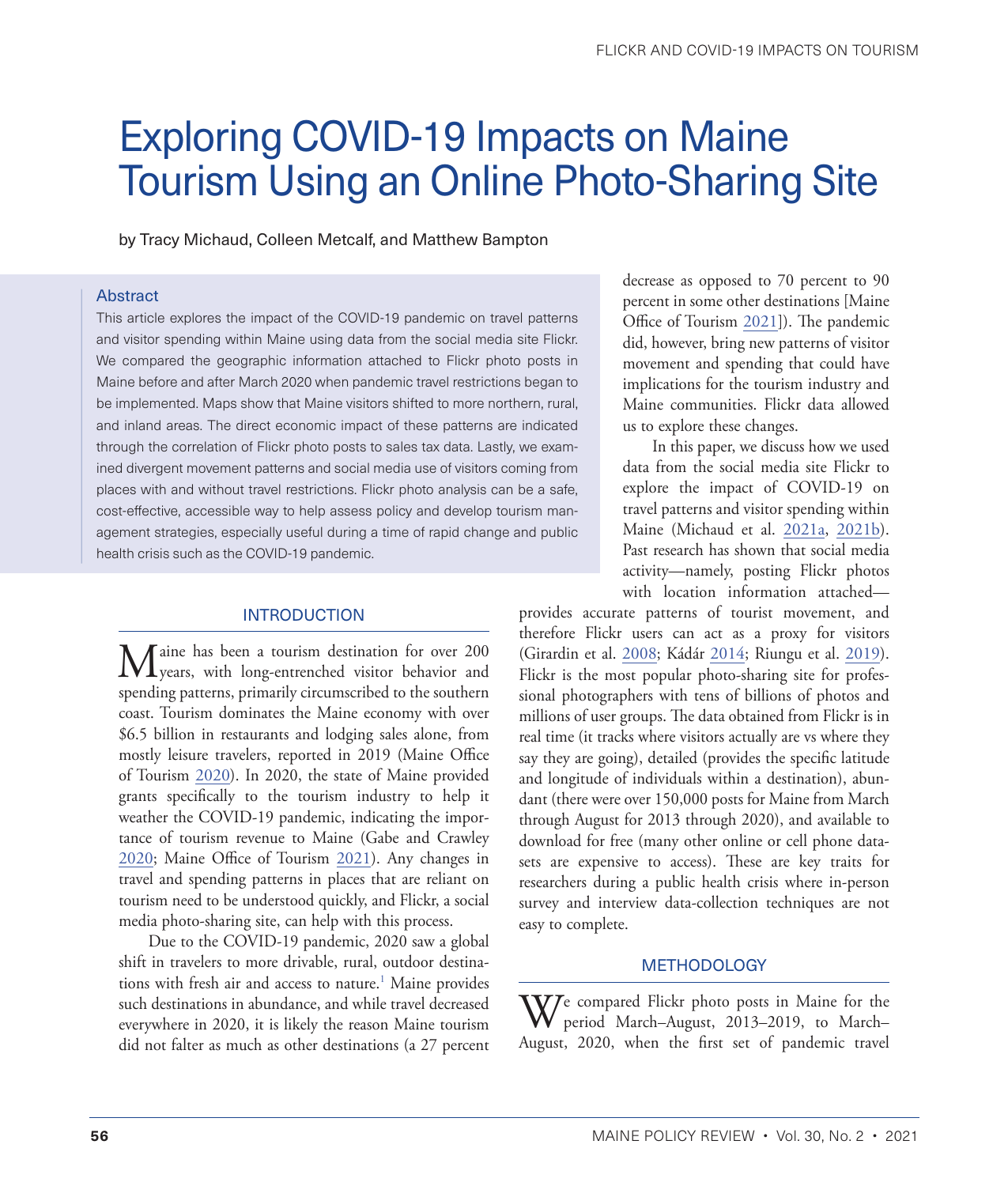<span id="page-2-0"></span>restrictions were implemented (Michaud et al. [2021a](#page-6-0), [2021b](#page-6-1)). We accessed the Flickr API (application programming interface) (for free) and downloaded the data on publicly shared geotagged photos (photos with geographic location attached) for March 1 to August 31, 2013–2020. The initial dataset contained 158,194 photos and 1,618 users. Photos that did not have a user-identified location were eliminated, as it was important to know where Flickr users originated in this analysis. The data were further processed for accuracy, and the final dataset contained 8,424 photos and 550 users. Density maps of Flickr photos and users were created to show and compare the movement of various groups of Flickr users due to the COVID-19 pandemic. We downloaded restaurant and lodging sales tax data for March–August, 2013–

2020, which is published monthly by the state for its 43 Economic Summary Areas (ESA).<sup>[2](#page-5-3)</sup> We used these categories because they directly connect to tourism and hospitality activity in Maine. We used these data to conduct a regression analysis—a statistical computation focused on finding out what variables have an impact on the topic of interest. In this instance, the regression analysis assessed if the relationship between hospitality (restaurant and lodging) taxable sales and several indicators of Flickr activity (photos from out-of-state and in-state user posts and out-of-state and in-state Flickr user counts) within the 43 Economic Summary Areas in Maine affected each other or were significantly correlated (Michaud et al. [2021b\)](#page-6-1).

Finally, we created charts and graphs comparing Flickr user and photo counts to investigate any changes in Flickr usage during the pandemic, which has implications for the previous analysis.





Note: Darkest dots indicate areas of the highest density, or number of photo posts. Circle indicates shift more north, rural, and inland in 2020 (Michaud et al. [2021a\)](#page-6-0).

# RESULTS AND DISCUSSION

#### *State-Level Density Maps*

Density maps of Flickr photo posts show that in 2020 out-of-state visitors to Maine shifted from past patterns of visitation along Maine's southern coast to more inland and rural places (Michaud et al. 2021a). From 2013 to 2019, the highest density of photo posts came from the Bar Harbor area with other patches in the Rangeley, Boothbay and Portland areas; whereas, in 2020, the highest density of photo posts came from Portland, Bar Harbor, and the Downeast area, followed by Baxter State Park then Grand Lake Stream area (Figure 1).

#### Why this matters?

If these patterns are maintained in the future, there may be new opportunities for tourism development in rural, northern, and inland regions. Tourism development has been encouraged in these areas for decades, but the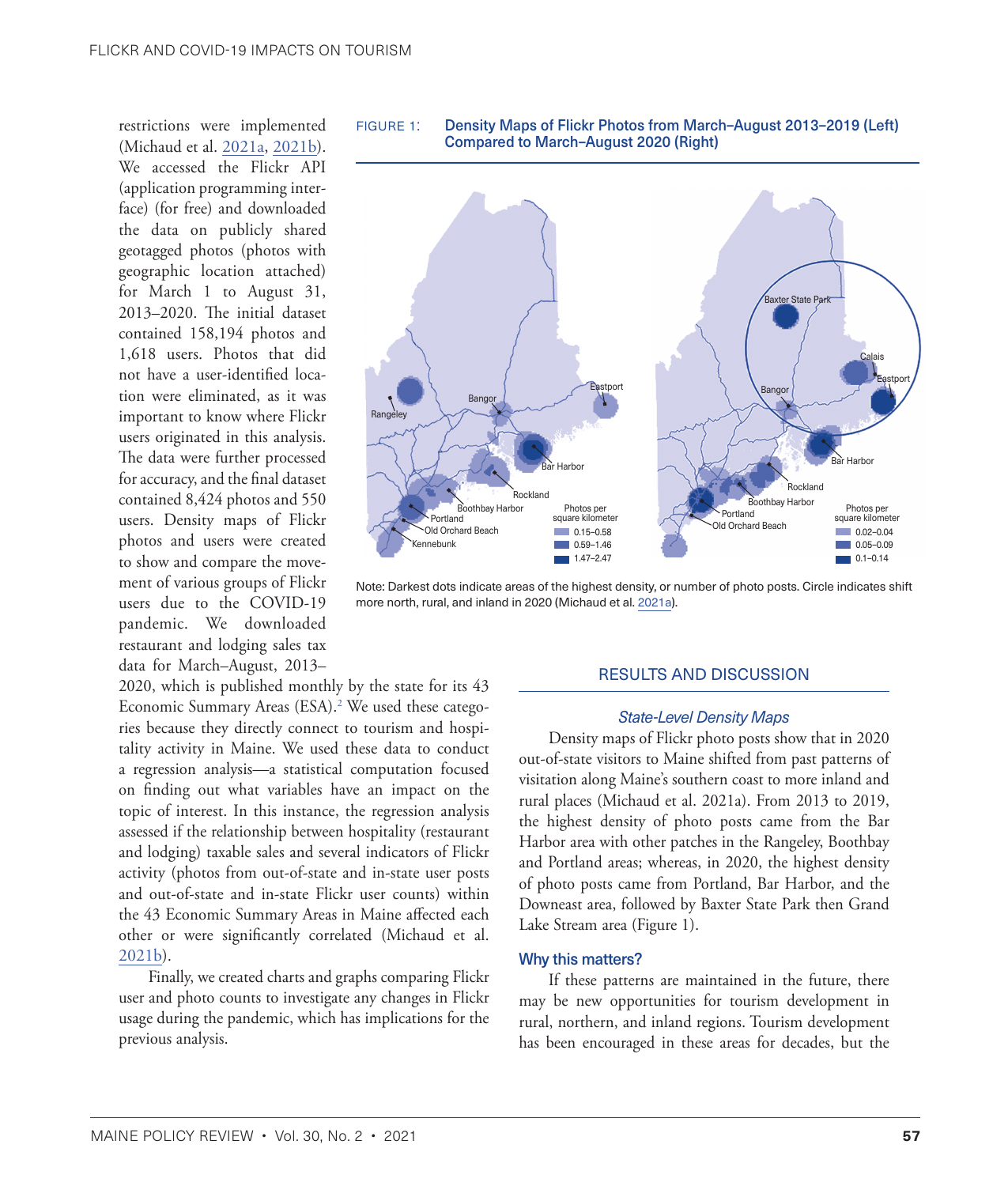pandemic might have provided a needed boost to these efforts. The overuse of natural places without adequate tourism infrastructure to accommodate higher volumes of people, however, can be a risk.

# *Regional Level Density Maps*

While Mount Desert Island, home to Bar Harbor and Acadia National Park, continued to be a popular destination within Maine for all travelers in 2020, maps of Flickr activity on Mount Desert Island show a movement away from downtown Bar Harbor to areas within Acadia National Park (Figure 2). This movement is corroborated by other sources. A Bangor Daily News article reported that Acadia National Park had its busiest winter ever in 2020–2021, with

figure 2: Density Maps of Flickr Users on Mount Desert Island, March–August 2013–2019 (Left) and 2020 (Right)



Note: Darkest dot = hotspot or area of highest density. Circle indicates hotspot shift to Acadia National Park in 2020.

an increase of more than 50 percent from the prior winter and an 88 percent increase from the same five-month period in 2018–2019 (Trotter [2021\)](#page-6-3).

#### Why this matters?

These findings for Mount Desert Island show the scalability of Flickr data. It can provide information on a macro-scale looking at Maine as a whole and can also provide details about distinct attractions within Maine. The data tell us that the shift in visitation to more remote places we saw at the state level is repeated at the micro-level as well.

#### *Regression Results*

Results from the regression analysis show that only out-of-state Flickr users were significantly correlated to hospitality sales in Maine, which makes sense as out-ofstate visitors tend to spend more money than in-state travelers. Therefore the shift of out-of-state Flickr users to more northerly, inland, and rural areas showed up as a shift in hospitality sales to those regions as well (Michaud et al. [2021b](#page-6-1)).

#### Why this matters?

These results mean that places in Maine with a higher density of out-of-state Flickr users, representing tourists, will likely have more hospitality sales; conversely, where there are a lower densities of out-of-state Flickr users, there are likely fewer sales. These results can be deduced just by mapping Flickr users as they post rather than waiting for the state's sales data, which takes time to compile.

#### *Hospitality Sales Change Comparisons*

All regions in Maine had lower hospitality sales revenue in March to August of 2020 compared to previous years. While the popular southern coastal region of Maine still had overall higher amounts of hospitality sales than the rest of Maine in 2020, there was a change in the proportion of hospitality sales from 2013–2019 to 2020 for different places in Maine. Density maps of hospitality sales in Maine's Economic Summary Areas indicated a shift in sales density to more rural, northern, and inland ESA from 2013-2019 to 2020 (Michaud et al. [2021b](#page-6-1)). Examples from individual ESA provide micro-scale evidence of this shift. Figure 3 shows the decrease in the proportion of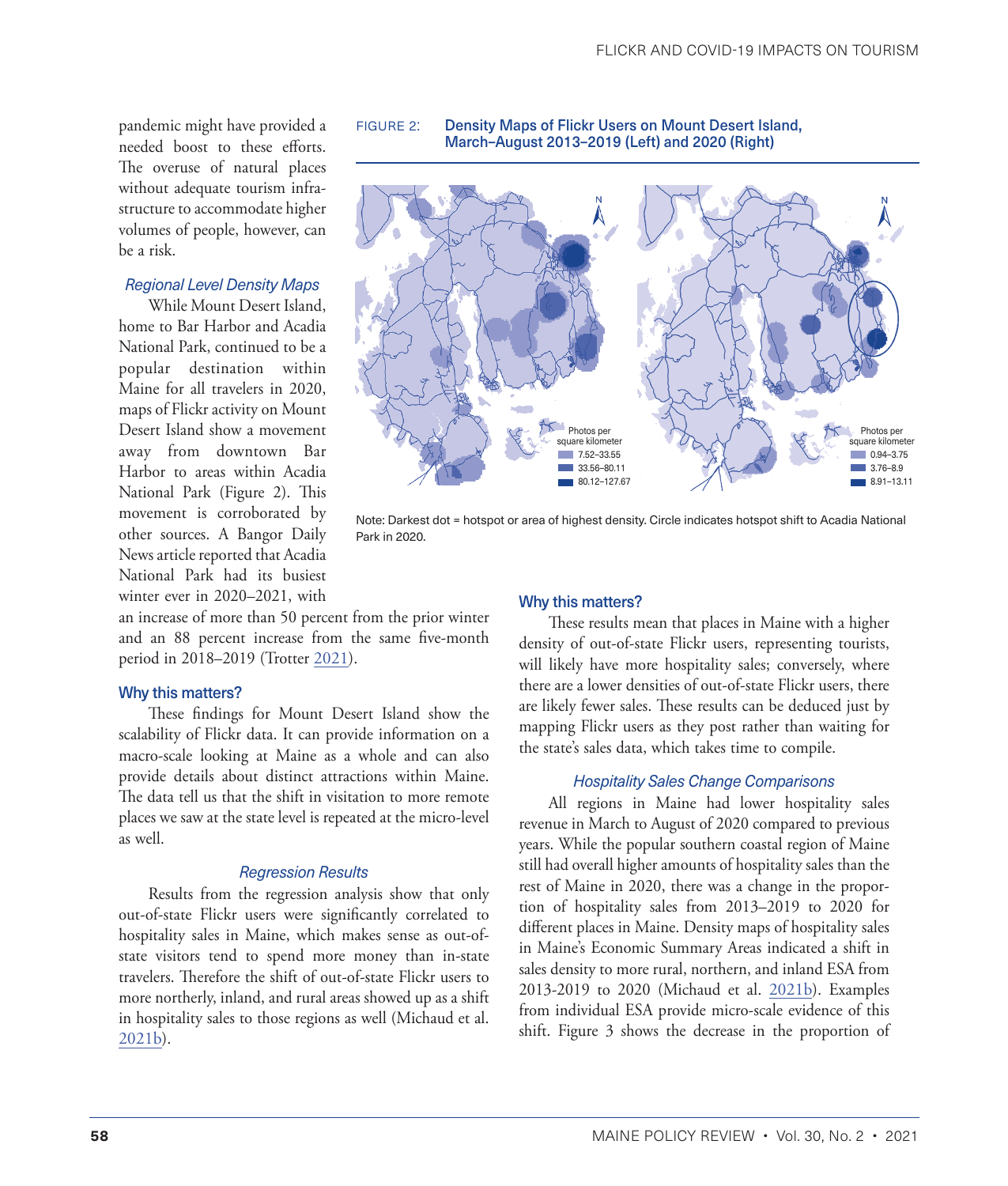

<span id="page-4-0"></span>FIGURE 3: Percentage Sales Decrease from 2013-2019 Average for Six Maine Economic Summary Areas, March–August 2020

Source: (Michaud et al. [2021b](#page-6-1))

hospitality sales from 2013–2019 to 2020 in six Maine communities. Sales in Kennebunk, Portland, and Bar Harbor (representative of coastal urban places, traditionally popular with tourists) decreased between 26 percent and 34 percent, whereas sales in Calais, Dover-Foxcroft, and Millinocket (representative of more northern rural communities), decreased only by <1 to 18 percent.

#### Why this matters?

These changes in hospitality sales proportions collaborates the regression analysis evidence showing a correlation between hospitality sales and Flickr users. Figure 3 provides specific examples of the shift in 2020 hospitality sales to more inland and rural places during the COVID-19 pandemic. This same shift is seen in the pattern of Flickr users during that time. This shift could provide opportunity for tourism development in rural Maine.

#### *Differing Movement Patterns*

Maine Flickr data from 2013–2020 allowed for a detailed analysis of different types of visitors and showed divergent tourist movement patterns during the COVID-19 pandemic for visitors coming from states with and without travel restrictions. On April 3, 2020, Governor Mills imposed COVID-19 travel restrictions for all out-of-state

visitors, which included a 14-day quarantine upon arrival or proof of a negative COVID-19 test. By mid-June visitors from New Hampshire, Vermont, Connecticut, New York, and New Jersey were exempt from COVID-19 travel restrictions. All other states remained restricted during the period of our study.<sup>[3](#page-5-3)</sup> Figure 4 shows that travelers from restricted states still came to Maine, but they shifted to more inland, rural areas than travelers from nonrestricted states, who still shifted more north, but stayed closer to known attractions such as Baxter State Park (Michaud et al. [2021b\)](#page-6-1).

#### Why this matters?

Travel restrictions likely played a significant role in the overall decrease in travelers to Maine in 2020; however, a likely unintended consequence of these restrictions was to create new patterns of

tourist movement. Travelers from states deemed high risk moved farther away from typical popular tourism hotspots, which could pose some issues. However, this group of travelers were also likely responsible for the shift in sales to northern, inland Maine (Michaud et al. [2021b](#page-6-1)). Motivations, such as second home visits, for this shift, beyond visiting more rural, natural areas, should be investigated further.

### **CONCLUSION**

Social media photo-posting activity on Flickr showed the 2020 COVID-19 pandemic created a shift away from the typical visitor movement and spending pattern along Maine's southern coast. This change can be economically positive for the northern, inland, and rural regions, but can also cause extra stress on places without sufficient tourism infrastructure. Visitors from states with COVID-19 travel restrictions dispersed more into the inland, northern, and rural areas in Maine, and this segment of visitors were likely responsible for the higher proportion of hospitality sales in those regions. If this change in visitor patterns holds postpandemic, it could potentially provide new opportunities for tourism growth in Maine's rim counties.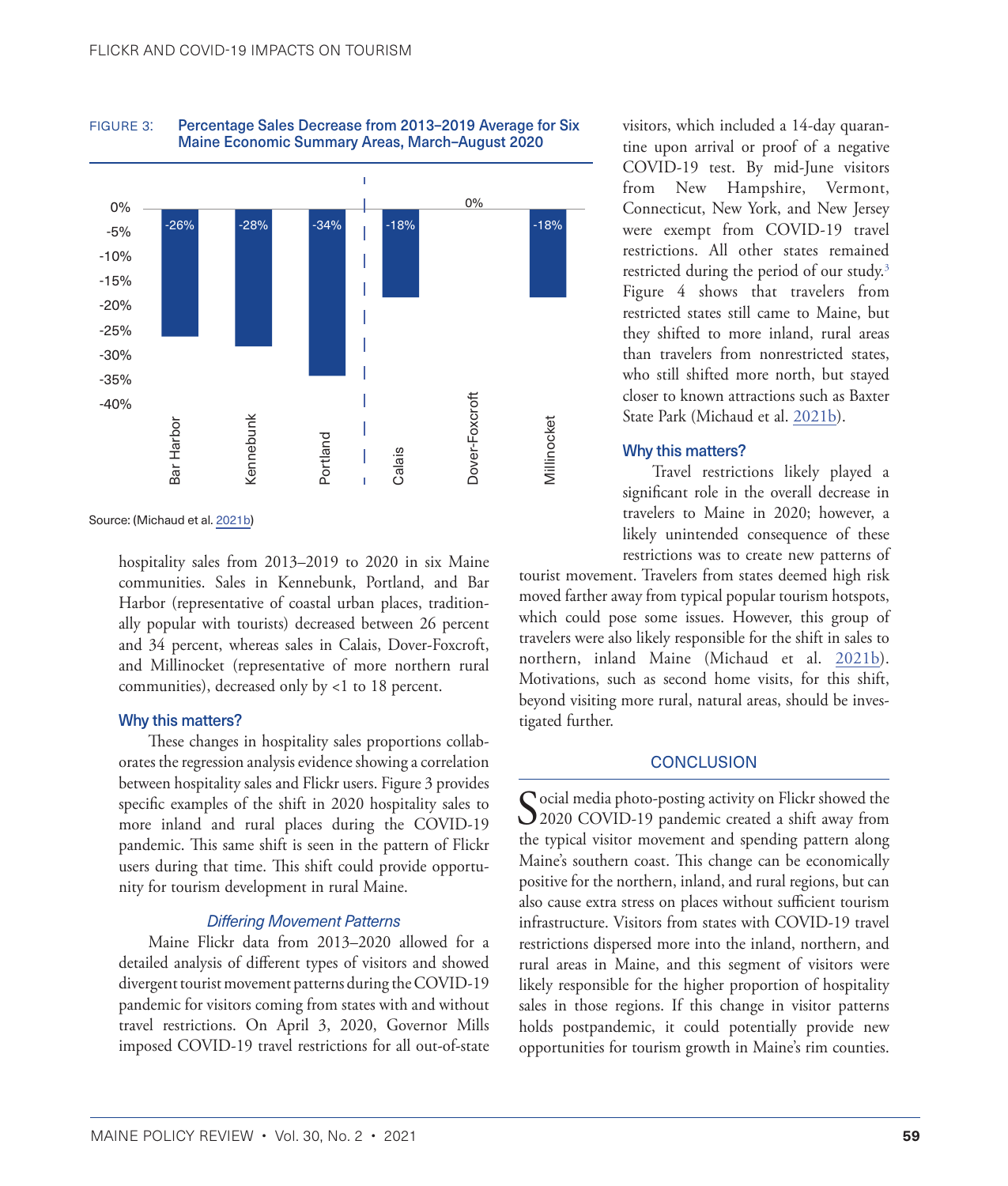<span id="page-5-3"></span>



Note: Circles indicate a more dispersed northern inland distribution of visitors. Visitors with COVID-19 travel restrictions were more widely dispersed in northern, inland, rural areas (Michaud et al. [2021a\)](#page-6-0).

1.16–1.66

For tourism managers and leaders in Maine, our research shows that mapping Flickr data can be a safe, cost-effective, and detailed way to immediately view shifts in travel patterns and hence hospitality spending, which is particularly useful during a time of rapid change such as we saw during the COVID-19 pandemic.4

# **NOTES**

- [1](#page-1-0) Based on information available at [https://](https://www.arrivalist.com/) [www.arrivalist.com/](https://www.arrivalist.com/) and [https://longwoods](https://longwoods-intl.com/news-press-release/covid-19-travel-sentiment-study-wave-36) [-intl.com/news-press-release/COVID-19](https://longwoods-intl.com/news-press-release/covid-19-travel-sentiment-study-wave-36) [-travel-sentiment-study-wave-36.](https://longwoods-intl.com/news-press-release/covid-19-travel-sentiment-study-wave-36)
- [2](#page-2-0) See [https://www.maine.gov/revenue](https://www.maine.gov/revenue/sites/maine.gov.revenue/files/inline-files/esa_definitions.pdf) [/sites/maine.gov.revenue/files/inline-files](https://www.maine.gov/revenue/sites/maine.gov.revenue/files/inline-files/esa_definitions.pdf) [/esa\\_definitions.pdf](https://www.maine.gov/revenue/sites/maine.gov.revenue/files/inline-files/esa_definitions.pdf) for a map of Maine Economic Summary Areas.
- [3](#page-4-0) <https://www.maine.gov/covid19/timeline>
- 4 Interactive maps detailing these findings can be found at [https://storymaps](https://storymaps.arcgis.com/stories/392a2f80feeb41618e0630b375e73831) [.arcgis.com/stories/392a2f80feeb41618](https://storymaps.arcgis.com/stories/392a2f80feeb41618e0630b375e73831) [e0630b375e73831](https://storymaps.arcgis.com/stories/392a2f80feeb41618e0630b375e73831).

# **REFERENCES**

- <span id="page-5-1"></span>Gabe, Todd, and Andrew Crawley. 2020. "The Impacts of COVID-19 on Maine's Hospitality Sector: September 2020 Update." *Teaching, Learning & Research Documents*. 54. [https://digitalcommons](https://digitalcommons.library.umaine.edu/c19_teach_doc/54/) [.library.umaine.edu/c19\\_teach\\_doc/54/](https://digitalcommons.library.umaine.edu/c19_teach_doc/54/).
- <span id="page-5-4"></span>Girardin, Fabian, Fillipo Dal Fiore, Carlo Ratti, and Josep Blat. 2008. "Leveraging Explicitly Disclosed Location Information to Understand Tourist Dynamics: A Case Study." *Journal of Location Based Services* 2(1): 41–56. [https://doi.org](https://doi.org/10.1080/17489720802261138) [/10.1080/17489720802261138.](https://doi.org/10.1080/17489720802261138)
- Kádár, Balint. 2014. "Measuring Tourist Activities in Cities Using Geotagged Photography." *Tourism Geographies* 16(1): 88–104. [https://doi.org/10.1080/14616688](https://doi.org/10.1080/14616688.2013.868029) [.2013.868029](https://doi.org/10.1080/14616688.2013.868029).
- <span id="page-5-0"></span>Maine Office of Tourism. 2020. *Maine Office of Tourism Visitor Tracking Research 2019 Annual Report.* Augusta: Maine Office of Tourism.
- <span id="page-5-2"></span>Maine Office of Tourism. 2021. *Maine Office of Tourism Visitor Tracking Research 2020 Annual Report.* Augusta: Maine Office of Tourism.

Kennebunk